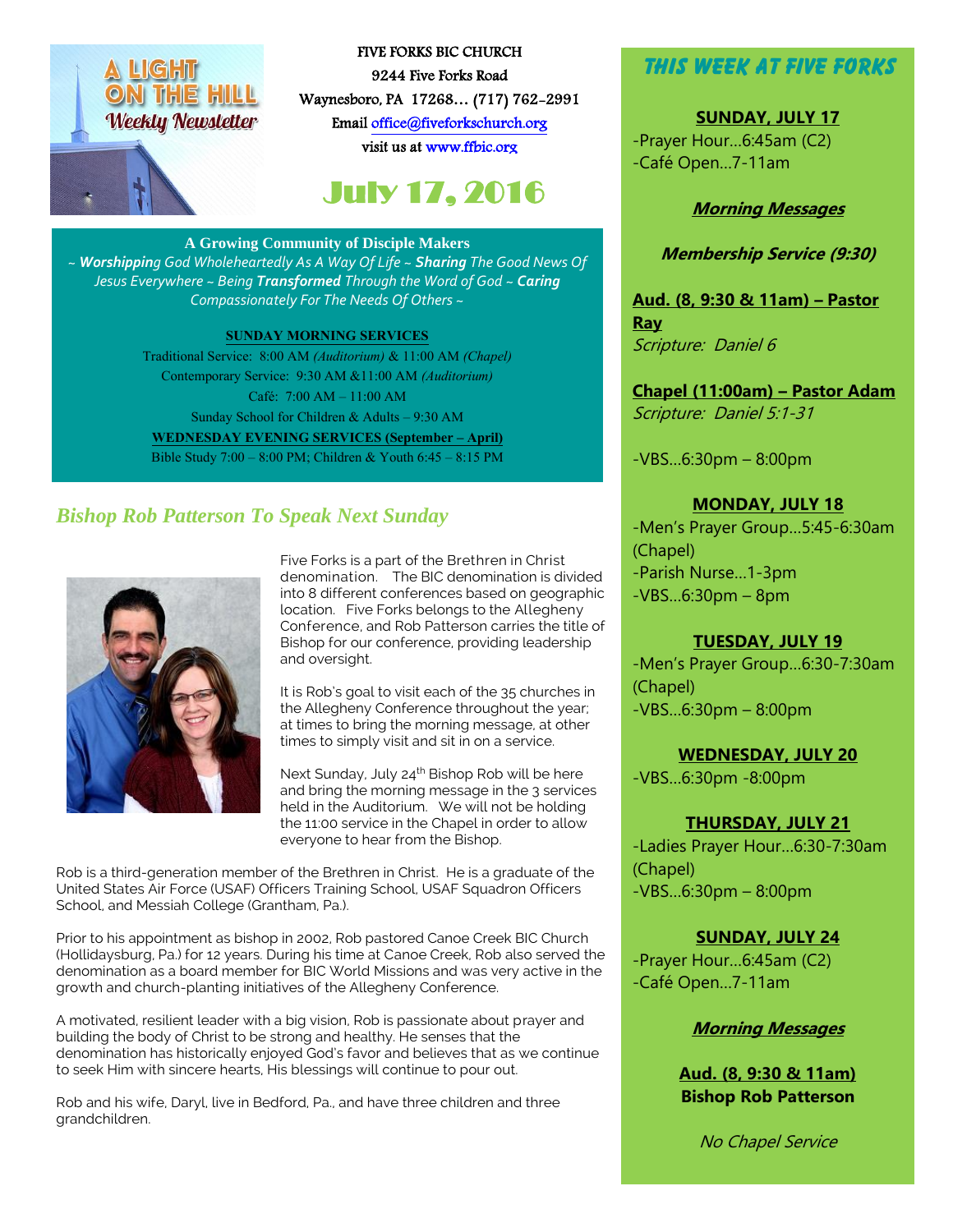### *Let's Talk Church Finances*

#### *By Pastor Bill*

I realize there is concern among some in our congregation because it appears that we are really struggling with our giving. The closer look at the facts reveal otherwise. **Our giving has been quite strong for some time now.**

We had a very poor month of January, some low offerings but most critically, a Sunday where we cancelled services and thus received no offering at all. We were four weeks into the year and found ourselves \$29,763 behind our spending plan goal. However as of Sunday, July 3<sup>rd</sup> we are currently \$28,021 behind our spending plan goal, which means ever since Week 5 (January 31<sup>st</sup>), we have not only been meeting our goal, but slightly exceeding it. The truth is, since the last Sunday in January, we have been doing very, very well.

Through Week 27 of 2015 our total giving stood at \$574,358. Through Week 27 of this year our total giving stands at \$567,059. \$7,299 less than last year. We might say that giving is down. But what does a closer look at the facts reveal?

This year we lost an entire week's offering due to snow. Yes, it is made up to some extent, but never in full. Second, in 2016 we held a major fundraiser and our congregation gave over \$30,000 towards the Belize Mission's Trip this year. And so while *giving to* the General Fund is down compared to last year, it appears to me that *overall giving is actually up* over last year.

I don't want to be accused of being a Pollyanna (excessively optimistic). I realize that a \$30,000 deficit is a big number. I realize that we are one or two low offerings away from making my optimism appear faulty. But I think it's important to look at the big picture and what I see is that the Lord has been very, very good to us, and that for the last 5 months He has seen fit to allow us to meet our weekly/monthly goals.

Most importantly, as we saw in Daniel chapter 4, we would be foolish to say, "Look at what we've done over the past 5 months!" Everything we have, everything that we accomplish is a gift from God. Let's remember to thank Him for His goodness to us in the past, and humbly ask that He will continue to show us favor in the days to come. Pray that we will have the opportunity to participate with Him in the work He is doing through the Five Forks Church, in this community, and around the world.

Thanks for reading!

### **Attendance**

#### **ATTENDANCE (July 10)**

**Sunday's Worship Total = 816** 8:00 Auditorium = 211 9:30 Auditorium = 297 11:00 Auditorium = 227  $11:00$  Chapel = 32 Bible Connection = 22 Nursery  $(9:30 \& 11:00) = 27$ 

#### **Total Sunday School = 300**

Adult Education Attendance = 114 Berean  $= 15$ Golden Link = 35 Through the Bible  $= 19$ The Christian Family Life Class = 29 8:00AM Café Class = 12 Alpha Omega Discussion  $= 0$ Men's Resolution Class = 4

> *Our Church's Financial Health*

#### **GIVING (July 10)…**

Offering = \$17,893.00 Weekly Goal = \$22,040.00 Total Giving 2016 = \$584,952.00 Above/Behind 2016 Goal = (\$32,168.00) Building Fund =  $$882.71$ 

*Food Pantry "Item of the Month" for*   $\overline{I}$ *JULY*:

**Skillet Meals (Hamburger/Tuna/Chicken Helper)**

Place donations in the orange tub in the lower lobby.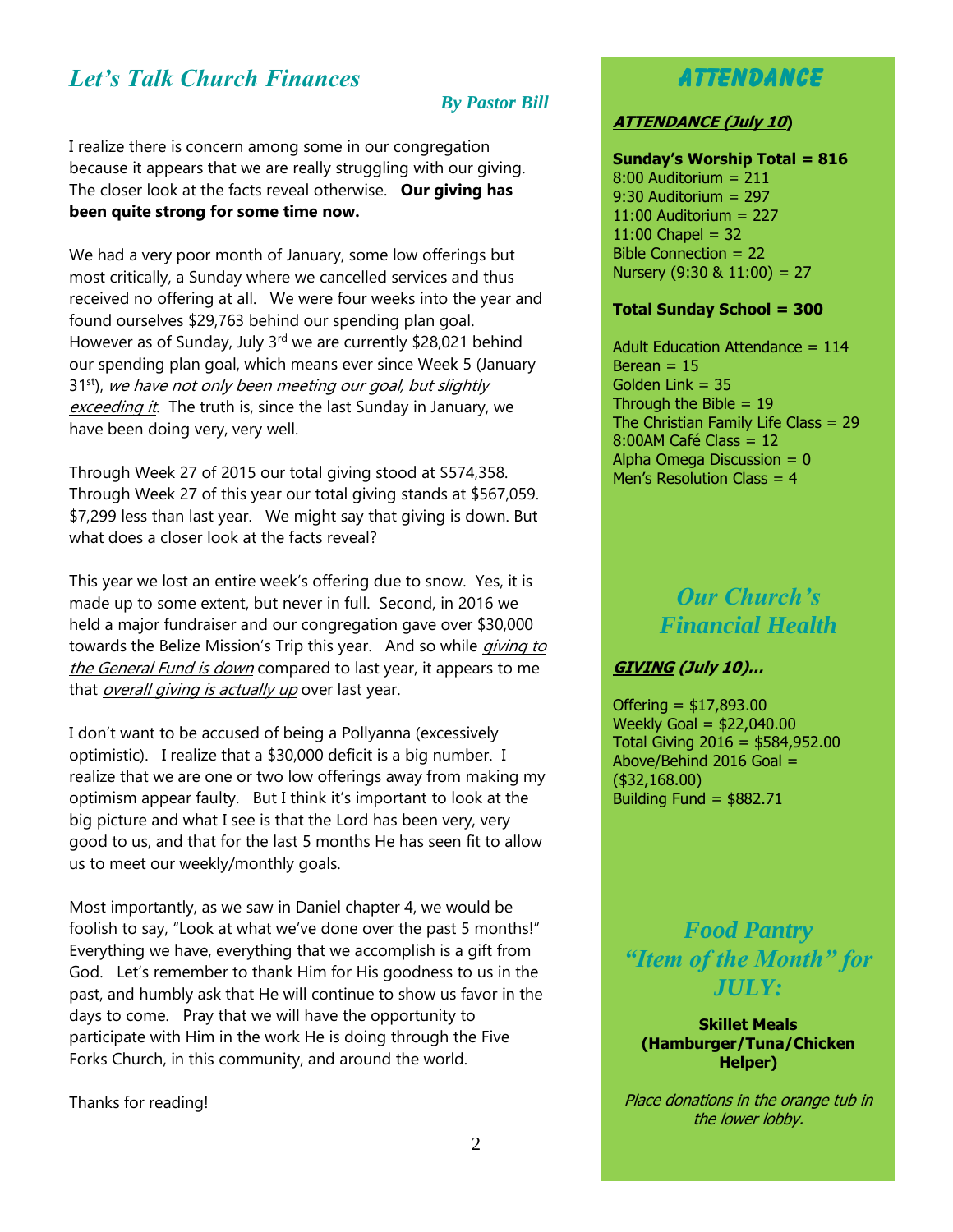### *Family Life Sunday School Class Upcoming Series'*

The Family Life Sunday School Class will be studying a video series in August titled *BAD BLOOD* led by Clay Scroggins from Northpoint church. We will learn how to improve relationships or prevent them from causing *bad blood* in the first place.

In September we will be studying a series titled *BAD* ADVICE, by Craig Groeschel... If you want things to get worse just follow this Bad Advice.



We express our deepest sympathy to Tony Martin and Sonny Showalter and their families with the passing of their mother and sister, Ruth Ann Martin on July 12, 2016.



 Shirley Frain Kathy Freese Joyce Hade Bob Izer Collin Watts



*We would like to thank all those who sent cards of sympathy upon the passing of my brother. Also, thanks to the church for the beautiful plant arrangement that we received. It is so wonderful to be part of such a loving and caring Christian community. We are so blessed -Dick & Flo Hoff* 

### *From Your Parish Nurse*

Hearing Aid batteries "Rayovac Proline – size 13A, are available for free in the church office. If you could use them, please call or stop by the office by Sunday, July 24<sup>th</sup>. .



Lego Camp Registration will be open on Sunday, July 17<sup>th</sup> at VBS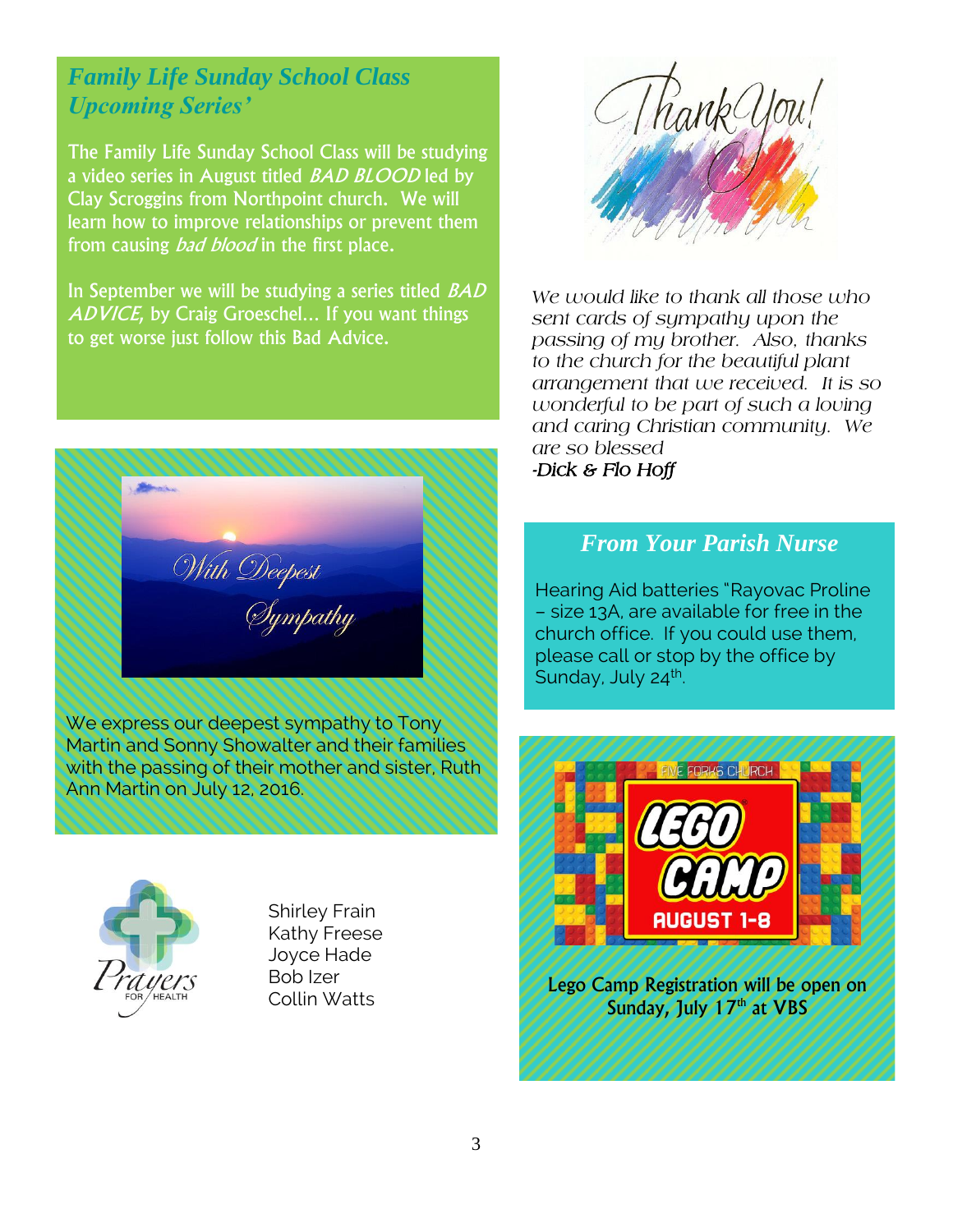### *Living Proof Simulcast with Beth Moore & Worship with Travis Cottrell*



**LIVING PROOF** simulcasi WITH **BETH MOORE** 9.17.2016

September 17<sup>th</sup>...10:30am -5:15pm at King Street Church in **Chambersburg** 

Doors open at 9am for check-in and breakfast Event starts at 10:30am; lunch is served at 12:30pm

Full schedule available at [www.kingstreetchurch.com](http://www.kingstreetchurch.com/)

Cost: \$25 which includes a continental breakfast and lunch.

Registration slips are on the table in the lower lobby.

More information? Contact King Street Church at 717-264-4651



### *Donations Needed*

A Benefit Sale will be held July 29-30, 2016 (to benefit women who are in need)

If you have some items you no longer need and not enough to have a yard sale, please consider donating to this worthy cause. Any item in good condition is acceptable. Please bring donated items to Jay and Karalee Frey's residence on Wayne Highway. If the item is too large to deliver and needs picked up, please call Jay (762-6163) to schedule a pickup.

Deadline to donate is July 22.

### *Big Daddy Weave Concert At Five Forks*



Sunday, August  $7^{\text{th}}$ ...6:00pm (Doors open at 5:00pm) in the Auditorium

Cost:

- \$20 General Admission (Doors open at 5pm)
- \$35 Gold Circle, includes ticket and up-front seating (Doors open at 4:30pm)
- \$45 VIP, includes ticket/Q&A with Artists/Poster/Tour Laminate & Gold Circle seating (Doors open at 4pm

Tickets are available now at Lifeway Bookstore in Chambersburg or online at [www.eventbrite.com.](http://www.eventbrite.com/)

Tickets also now available through the church office.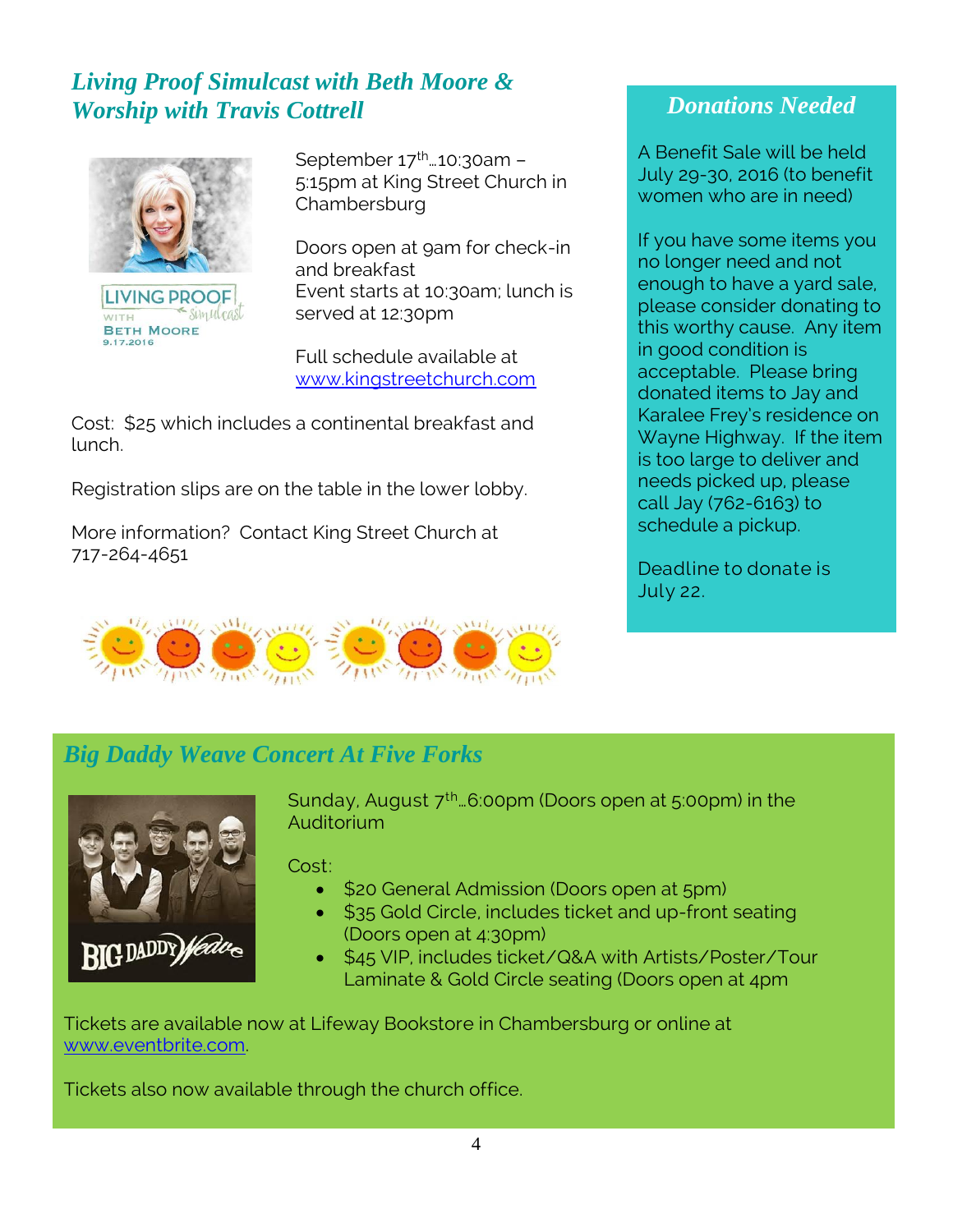### *School Supplies Needed*

As school children are enjoying their summer, we are looking ahead to school starting in August! We have had the opportunity to help low income families for the past 15+ years, but we could not have done it without the help of our friends in the community. Churches, businesses, volunteers all work together to make this happen. Our goal is to provide the school supplies listed for each child's grade as well as a new school outfit including socks and underwear. Many families struggle to make ends meet without the added expenses of required school supplies.

Will you join us in this project by donating school supplies, clothing, underwear, and socks or monetary donations so that we may purchase these items? We would like to have donations by August 1<sup>st</sup> so that we can distribute them the week of August 8-12.

Please place donations in the designated box in the mailroom. Thanks so much for supporting our children in need.

Supplies Needed:

- Pencil Boxes
- Zippered pencil pouches
- 24-count #2 pencils
- 36-count #2 pencils
- 48-count #2 pencils
- 24-count crayons
- Highlighters single and 4-count
- 4-count dry erase markers
- Large pink erasers
- Block erasers
- Pencil top erasers
- Large Glue sticks
- Pocket folders with clasps
- Pocket folders without clasps
- **Backpacks**
- Lanyards
- Red pens
- 1-inch 3-ring binders
- 2-inch 3-ring binders
- Composition Notebooks
- Wide-ruled notebook paper
- Colored pencils
- One-subject spiral notebooks
- Earbuds
- Underwear
- **Socks**

#### Please Note:

- No Permanent markers
- Lanyards are needed by all middle and high-schoolers
- All elementary schools ask for earbuds for all grades
- Dry erase markers tend to run out mid-distribution
- All students need backpacks